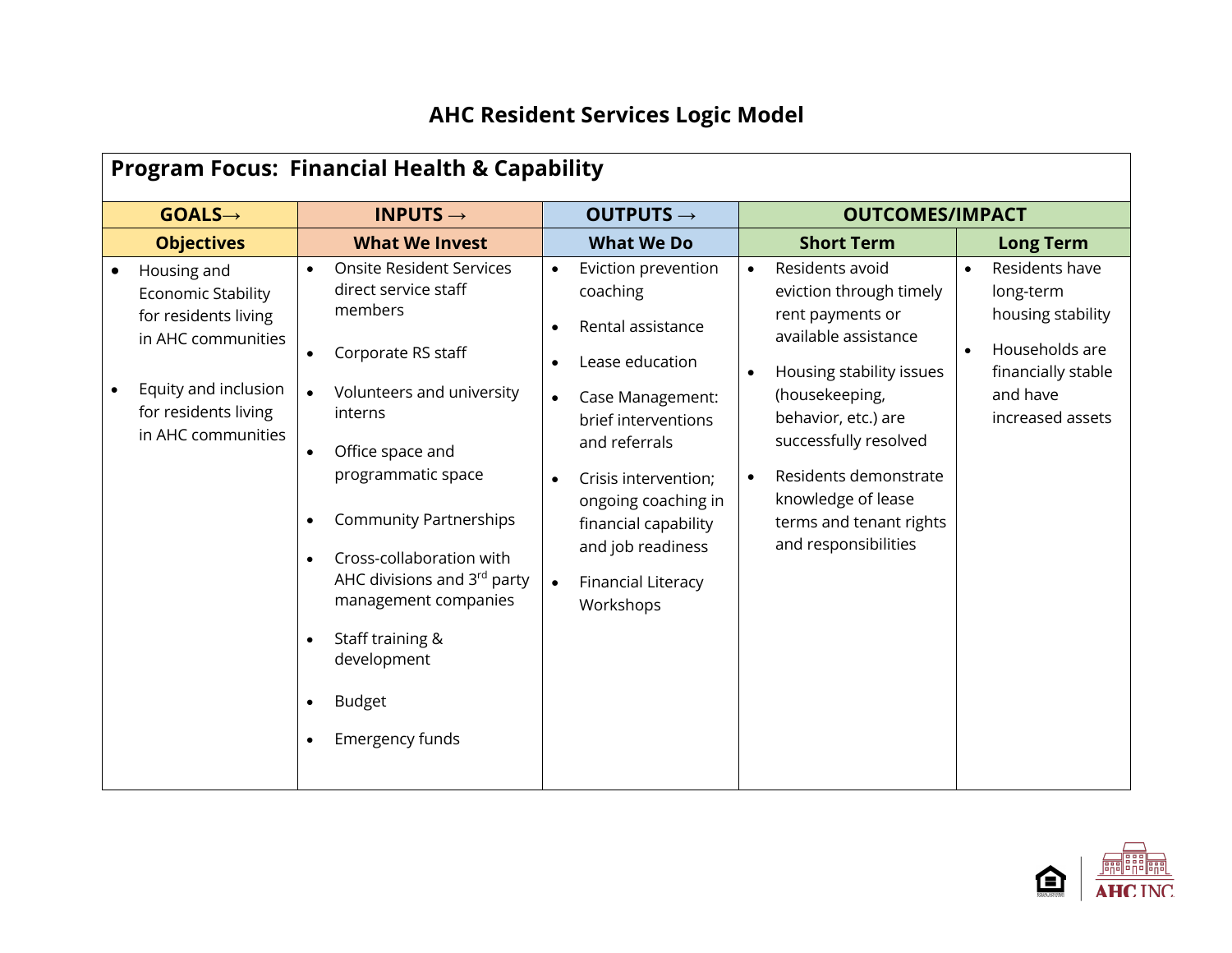| <b>Program: Health and Wellness</b>                                                                                                                                                                                                                          |                                                                                                                                                                                                                                                                                                                                                                 |                                                                                                                                                                                                                                                                                                                                                                                                |                                                                                                                                                                                                                                                                                                                                                                                                                                                                                                                                              |  |
|--------------------------------------------------------------------------------------------------------------------------------------------------------------------------------------------------------------------------------------------------------------|-----------------------------------------------------------------------------------------------------------------------------------------------------------------------------------------------------------------------------------------------------------------------------------------------------------------------------------------------------------------|------------------------------------------------------------------------------------------------------------------------------------------------------------------------------------------------------------------------------------------------------------------------------------------------------------------------------------------------------------------------------------------------|----------------------------------------------------------------------------------------------------------------------------------------------------------------------------------------------------------------------------------------------------------------------------------------------------------------------------------------------------------------------------------------------------------------------------------------------------------------------------------------------------------------------------------------------|--|
| $GOALS \rightarrow$                                                                                                                                                                                                                                          | INPUT $\rightarrow$                                                                                                                                                                                                                                                                                                                                             | OUTPUTS $\rightarrow$                                                                                                                                                                                                                                                                                                                                                                          | <b>OUTCOMES</b>                                                                                                                                                                                                                                                                                                                                                                                                                                                                                                                              |  |
| <b>Objectives</b>                                                                                                                                                                                                                                            | <b>What We Invest</b>                                                                                                                                                                                                                                                                                                                                           | <b>What We Do</b>                                                                                                                                                                                                                                                                                                                                                                              | <b>Short Term</b><br><b>Long Term</b>                                                                                                                                                                                                                                                                                                                                                                                                                                                                                                        |  |
| Residents have<br>access to resources<br>and services that<br>allow them to safely<br>age in place &<br>remain<br>independently<br>housed as long as<br>possible<br>Residents have<br>access to<br>healthcare, food,<br>and resources<br>necessary to thrive | <b>Onsite Resident Services</b><br>direct service staff<br>members<br>Corporate RS staff<br>$\bullet$<br>Volunteers and university<br>interns<br>Office space and<br>programmatic space<br><b>Community Partnerships</b><br>Cross-collaboration with<br>AHC divisions and 3rd party<br>management companies<br>Staff training &<br>development<br><b>Budget</b> | Health insurance<br>and provider<br>navigation<br>Health and/or<br>chronic disease<br>workshops<br>Benefits review &<br>application<br>assistance<br>Onsite social<br>$\bullet$<br>gatherings<br>Linkage & referral<br>services<br>Direct emergency<br>aid: groceries,<br>toiletries, household<br>items, prescriptions,<br>gift cards<br>Regularly scheduled<br>food/grocery<br>distributions | Residents will have<br>Improved<br>$\bullet$<br>access to health<br>emotional and<br>benefits and providers.<br>physical well-<br>being<br>Residents will be more<br>informed about chronic<br>Safely aging in<br>$\bullet$<br>disease and other<br>place<br>health concerns<br>Residents will have<br>access to a social<br>network<br>Residents will have<br>access to healthy food<br>resources<br>Transportation for<br>senior citizen residents<br>will be easier, more<br>accessible, and more<br>affordable.<br>Residents will report |  |

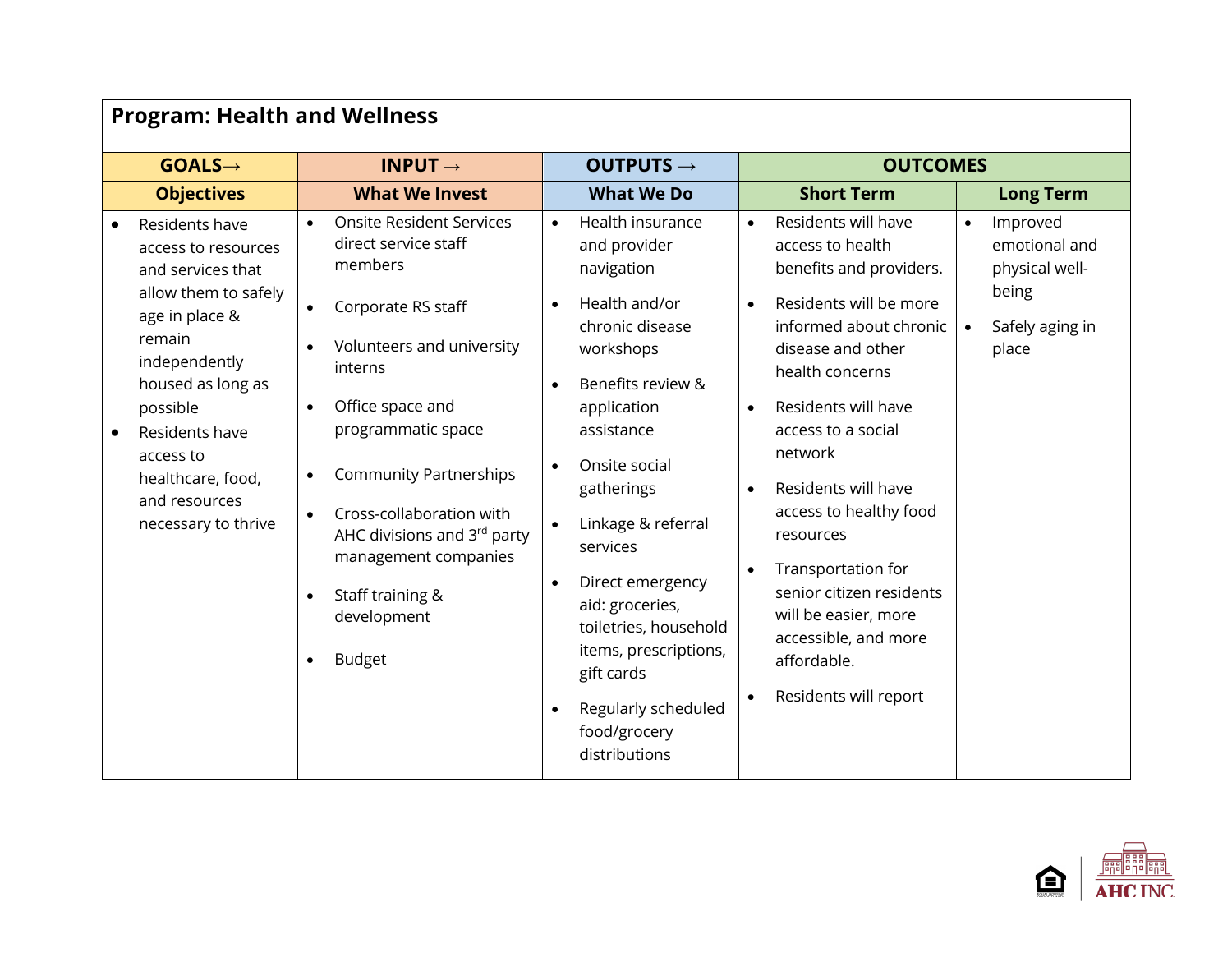| <b>Program: Community Building &amp; Engagement</b><br>$GOALS \rightarrow$<br>INPUT $\rightarrow$ | shopping and events<br>Regular health<br>$\bullet$<br>screenings through<br>partner<br>organizations<br>Help residents<br>$\bullet$<br>become more<br>comfortable with<br>online medical<br>platforms<br>Onsite or virtual<br>$\bullet$<br>fitness classes<br>OUTPUTS $\rightarrow$ | <b>OUTCOMES</b>   |                  |
|---------------------------------------------------------------------------------------------------|-------------------------------------------------------------------------------------------------------------------------------------------------------------------------------------------------------------------------------------------------------------------------------------|-------------------|------------------|
| <b>Objectives</b><br><b>What We Invest</b>                                                        | <b>What We Do</b>                                                                                                                                                                                                                                                                   | <b>Short Term</b> | <b>Long Term</b> |

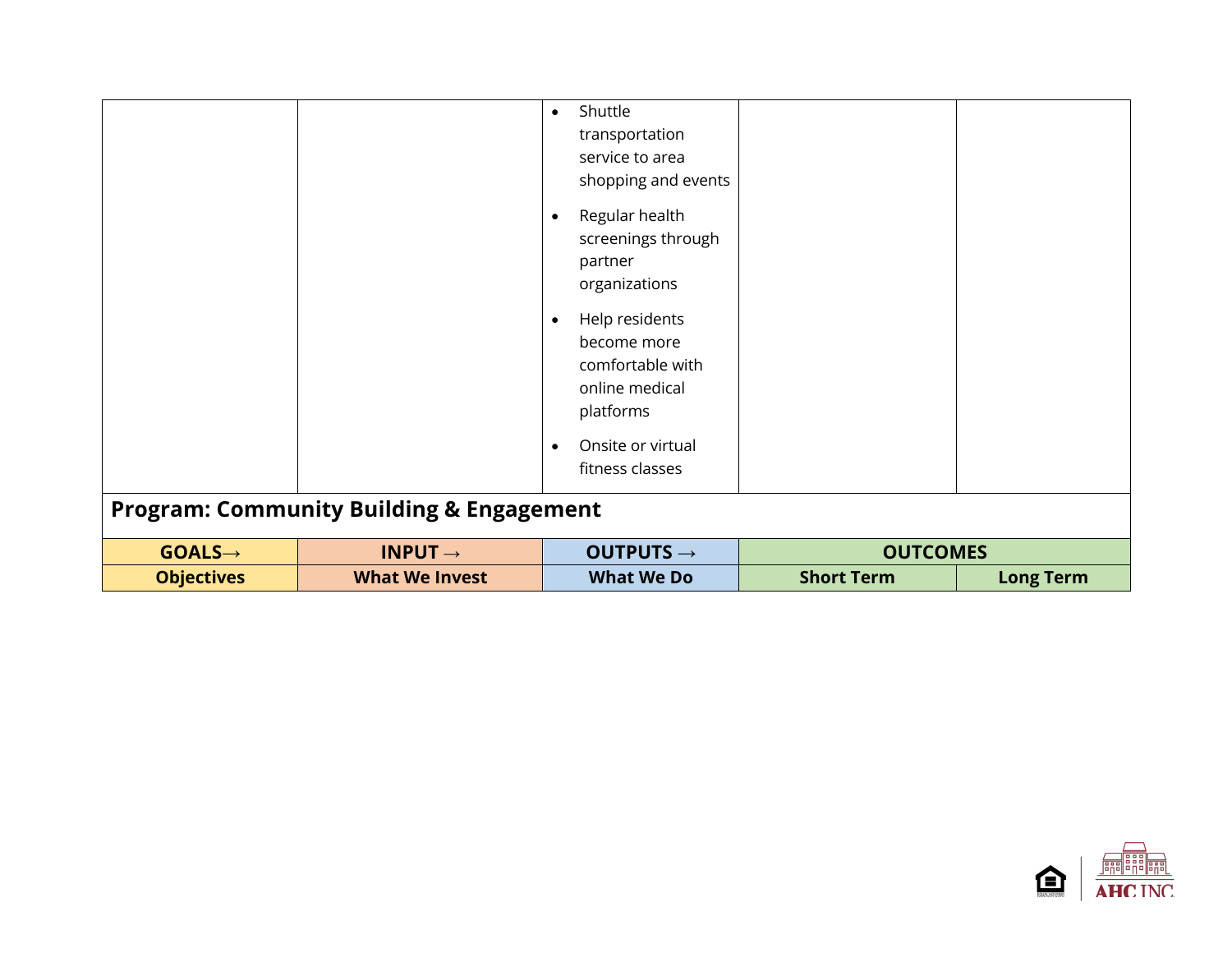| Opportunities<br>$\bullet$<br>for social and<br>community<br>involvement are<br>available for all<br>residents<br>Resident-led<br>initiatives are<br>fostered and<br>encouraged | <b>Onsite Resident Services</b><br>$\bullet$<br>direct service staff<br>members<br>Corporate RS staff<br>$\bullet$<br>Volunteers and university<br>$\bullet$<br>interns<br>Office space and<br>$\bullet$<br>programmatic space<br><b>Community Partnerships</b><br>$\bullet$<br>Cross-collaboration with<br>$\bullet$<br>AHC divisions and 3rd party<br>management companies<br>Staff training &<br>$\bullet$<br>development<br>Internet Connectivity<br>$\bullet$<br>Computers/Devices<br>٠ | <b>Community Projects</b><br>$\bullet$<br>& Events<br>Community safety<br>$\bullet$<br>initiatives<br>Voter education &<br>$\bullet$<br>registration<br>Volunteer<br>$\bullet$<br>opportunities<br>Leadership<br>$\bullet$<br>programming | Increased social<br>$\bullet$<br>connectedness &<br>community<br>engagement<br>Eligible residents<br>$\bullet$<br>registered to vote<br>Increased voice and<br>$\bullet$<br>agency in community<br>problem-solving<br>Increased volunteerism<br>$\bullet$<br>Increased participation<br>$\bullet$<br>in community events | Residents are<br>$\bullet$<br>actively engaged<br>in their<br>community |
|---------------------------------------------------------------------------------------------------------------------------------------------------------------------------------|----------------------------------------------------------------------------------------------------------------------------------------------------------------------------------------------------------------------------------------------------------------------------------------------------------------------------------------------------------------------------------------------------------------------------------------------------------------------------------------------|-------------------------------------------------------------------------------------------------------------------------------------------------------------------------------------------------------------------------------------------|--------------------------------------------------------------------------------------------------------------------------------------------------------------------------------------------------------------------------------------------------------------------------------------------------------------------------|-------------------------------------------------------------------------|
|                                                                                                                                                                                 | <b>Budget</b><br>$\bullet$                                                                                                                                                                                                                                                                                                                                                                                                                                                                   |                                                                                                                                                                                                                                           |                                                                                                                                                                                                                                                                                                                          |                                                                         |

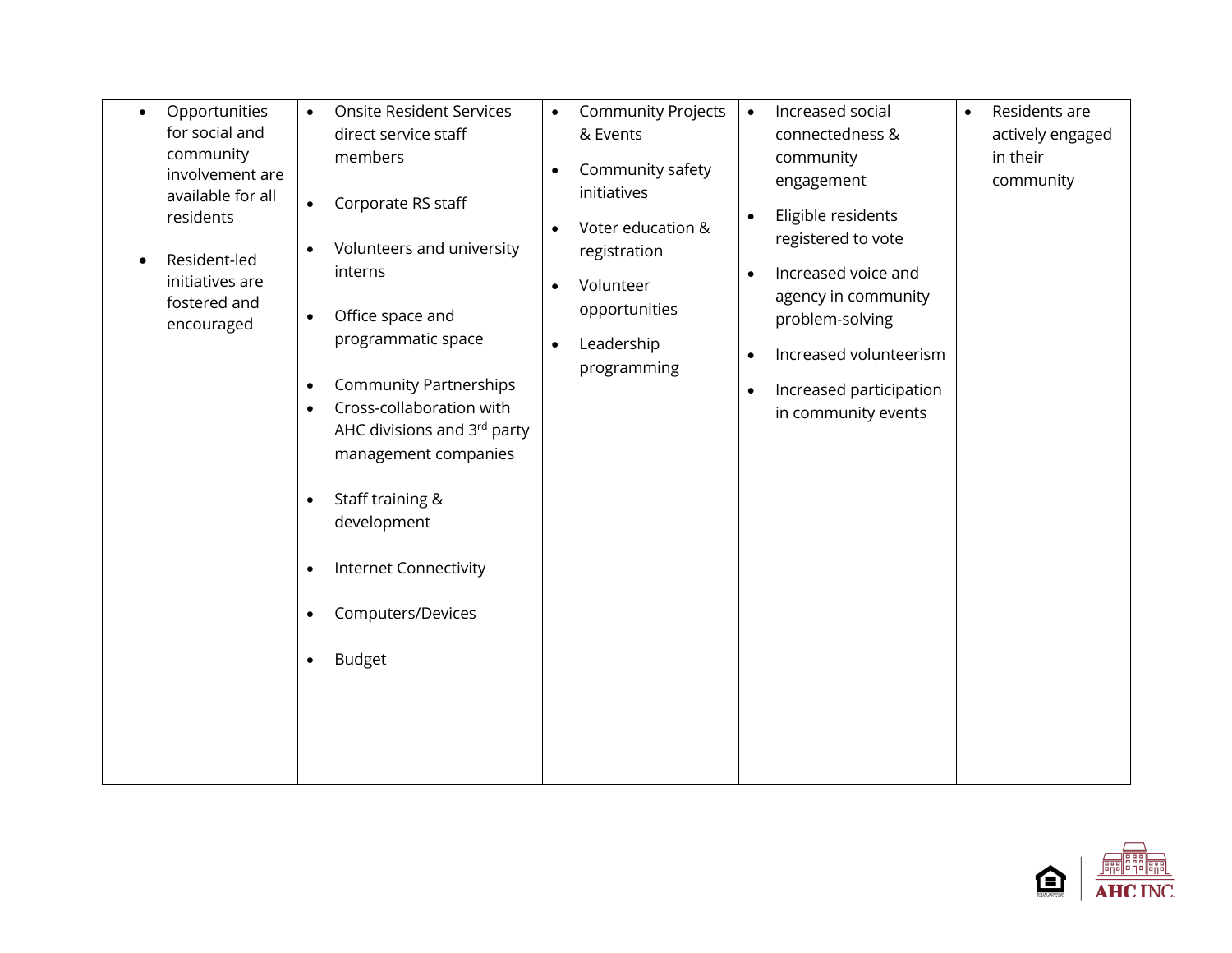| <b>Program: Education - Elementary Programming</b>                                |                                                                                          |                                                                                                                   |                                                                                                                                                                                                                    |  |
|-----------------------------------------------------------------------------------|------------------------------------------------------------------------------------------|-------------------------------------------------------------------------------------------------------------------|--------------------------------------------------------------------------------------------------------------------------------------------------------------------------------------------------------------------|--|
| $GOALS \rightarrow$                                                               | INPUT $\rightarrow$                                                                      | OUTPUTS $\rightarrow$                                                                                             | <b>OUTCOMES</b>                                                                                                                                                                                                    |  |
| <b>Objectives</b>                                                                 | <b>What We Invest</b>                                                                    | <b>What We Do</b>                                                                                                 | <b>Short Term</b><br><b>Long Term</b>                                                                                                                                                                              |  |
| Children learn to<br>read and read to<br>learn<br>Bridging the<br>achievement gap | <b>Onsite Resident Services</b><br>direct service staff<br>members<br>Corporate RS staff | Facilitate learning<br>$\bullet$<br>opportunities<br>through after school<br>programming<br>Promote interest in a | Students are self-<br>Students increase their<br>$\bullet$<br>reading level by one<br>confident and<br>level during academic<br>achieve<br>year and maintain level<br>developmental<br>during summer<br>competence |  |
| and addressing<br>systemic racial<br>inequities in<br>educational access.         | Volunteers and university<br>interns                                                     | range of topics from<br>art to technology to<br>science                                                           | Students advance to<br>Students enter<br>$\bullet$<br>the next grade level<br>middle school<br>prepared for                                                                                                        |  |
| Students enjoy a<br>predictable routine                                           | Office and programmatic<br>space                                                         | Project-based<br>learning                                                                                         | additional<br>Students complete and<br>turn-in assignments on<br>academic rigor<br>time                                                                                                                            |  |
| and a safe,<br>comfortable place to<br>come after school.                         | <b>Community Partnerships</b><br>Collaboration with 3rd party                            | Summer camp to<br>prevent learning loss                                                                           | Students engage<br>in healthy<br>Students establish<br>relationships with<br>meaningful, trusting                                                                                                                  |  |
|                                                                                   | management companies<br>Staff training                                                   | <b>Recreation activities</b><br>Tutoring and                                                                      | peers and<br>relationships with adult<br>teachers/other<br>role models<br>adults                                                                                                                                   |  |
|                                                                                   | iReady curriculum                                                                        | mentoring with<br>volunteers                                                                                      | Students have a<br>Students and<br>healthy meal and a safe<br>parents report<br>place to go while their                                                                                                            |  |
|                                                                                   | Backpacks/school supplies                                                                | Social/Emotional<br>learning                                                                                      | noticeable<br>parents are working.<br>benefits of                                                                                                                                                                  |  |
|                                                                                   | Computers/Devices                                                                        |                                                                                                                   | educational<br>Students have<br>programs.<br>backpacks and school                                                                                                                                                  |  |
|                                                                                   | <b>Budget</b>                                                                            | Field trips                                                                                                       | supplies                                                                                                                                                                                                           |  |

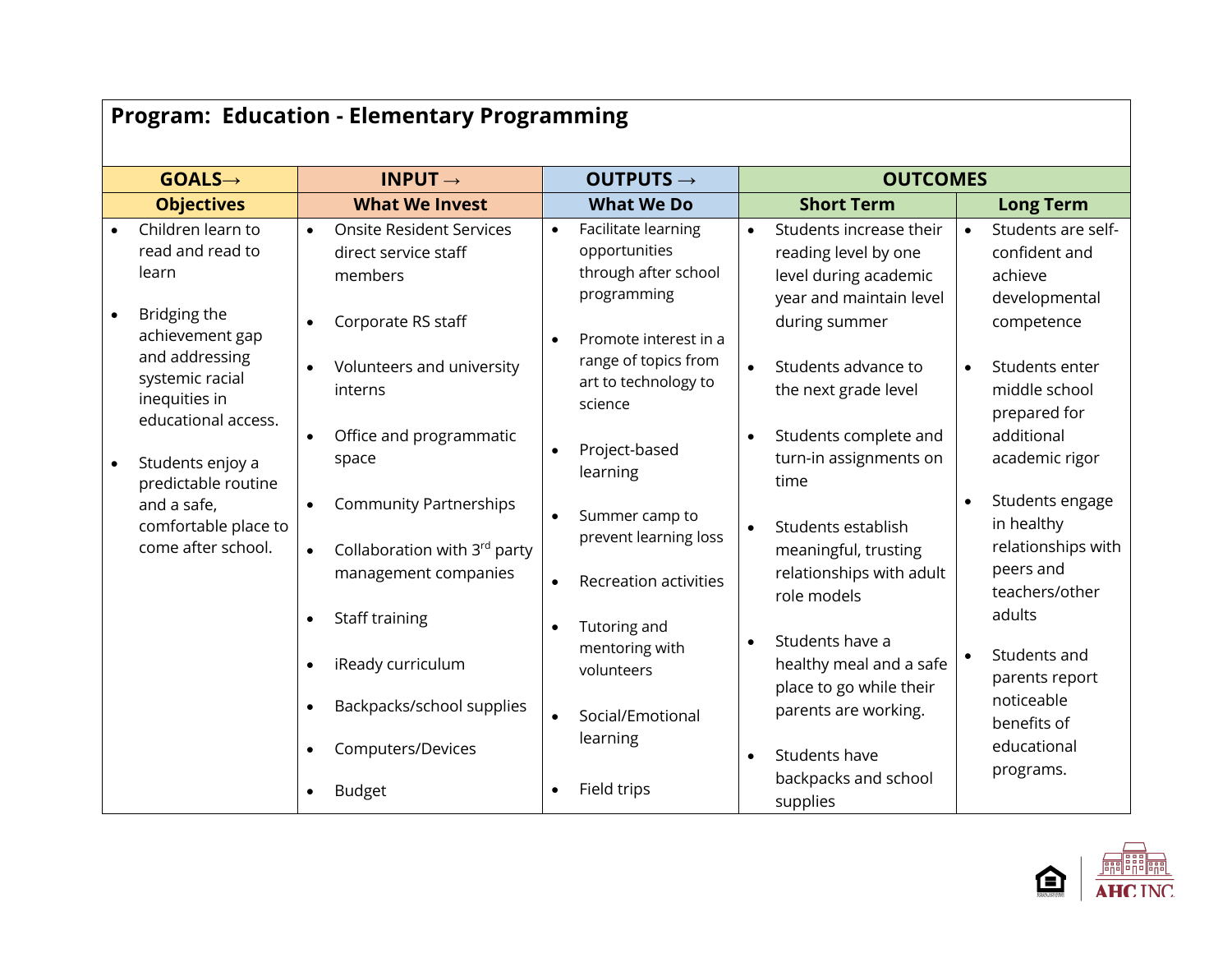| <b>Program: Education - Teen Programming</b> |                                                                        |                                                                                             |                                                                      |                                                                                            |                                                                         |
|----------------------------------------------|------------------------------------------------------------------------|---------------------------------------------------------------------------------------------|----------------------------------------------------------------------|--------------------------------------------------------------------------------------------|-------------------------------------------------------------------------|
|                                              | $GOALS \rightarrow$                                                    | INPUT $\rightarrow$                                                                         | OUTPUTS $\rightarrow$                                                | <b>OUTCOMES</b>                                                                            |                                                                         |
|                                              | <b>Objectives</b>                                                      | <b>What We Invest</b>                                                                       | <b>What We Do</b>                                                    | <b>Short Term</b>                                                                          | <b>Long Term</b>                                                        |
|                                              | Middle & high<br>school students<br>achieve academic<br><b>SUCCESS</b> | <b>Onsite Resident Services</b><br>$\bullet$<br>direct service staff<br>members             | Facilitate learning<br>opportunities<br>through teen<br>tutoring and | Students will complete<br>$\bullet$<br>homework and other<br>assignments                   | Students will have<br>a vision of their<br>future and<br>understand the |
|                                              | Teens have an<br>environment that<br>facilitates focus on              | Corporate RS staff<br>$\bullet$<br>Volunteers and university                                | enrichment<br>programming                                            | Students will obtain a<br>GPA of 3.0 or higher                                             | role that higher<br>education can play<br>in achieving their<br>goals.  |
|                                              | schoolwork while<br>also providing                                     | interns                                                                                     | Facilitate 1:1<br>$\bullet$<br>tutoring sessions                     | Students will set and<br>$\bullet$<br>achieve an academic<br>goal                          | Students will<br>$\bullet$                                              |
|                                              | opportunities for<br>social connection<br>and recreation.              | Office and programmatic<br>$\bullet$<br>space<br><b>Community Partnerships</b><br>$\bullet$ | with volunteers<br><b>Recreation activities</b>                      | Students will feel<br>$\bullet$<br>connected to others                                     | graduate from<br>high school and<br>move on to college<br>or vocational |
|                                              |                                                                        | Collaboration with 3rd party<br>$\bullet$<br>management companies                           |                                                                      | Students have a healthy<br>meal and safe place to<br>go while their parents<br>are working | schools<br>Students are self-<br>confident and<br>reach                 |
|                                              |                                                                        | Staff training &<br>$\bullet$<br>development                                                |                                                                      | Students have a sense<br>of community among                                                | developmental<br>benchmarks                                             |
|                                              |                                                                        | Backpacks/school supplies<br>$\bullet$                                                      |                                                                      | their neighbors                                                                            | Students gain<br>skills in building                                     |
|                                              |                                                                        | Field trips<br>$\bullet$                                                                    |                                                                      | Students establish<br>meaningful, trusting<br>relationships with adult                     | healthy<br>relationships                                                |
|                                              |                                                                        | <b>Budget</b><br>$\bullet$                                                                  |                                                                      | role models.                                                                               |                                                                         |